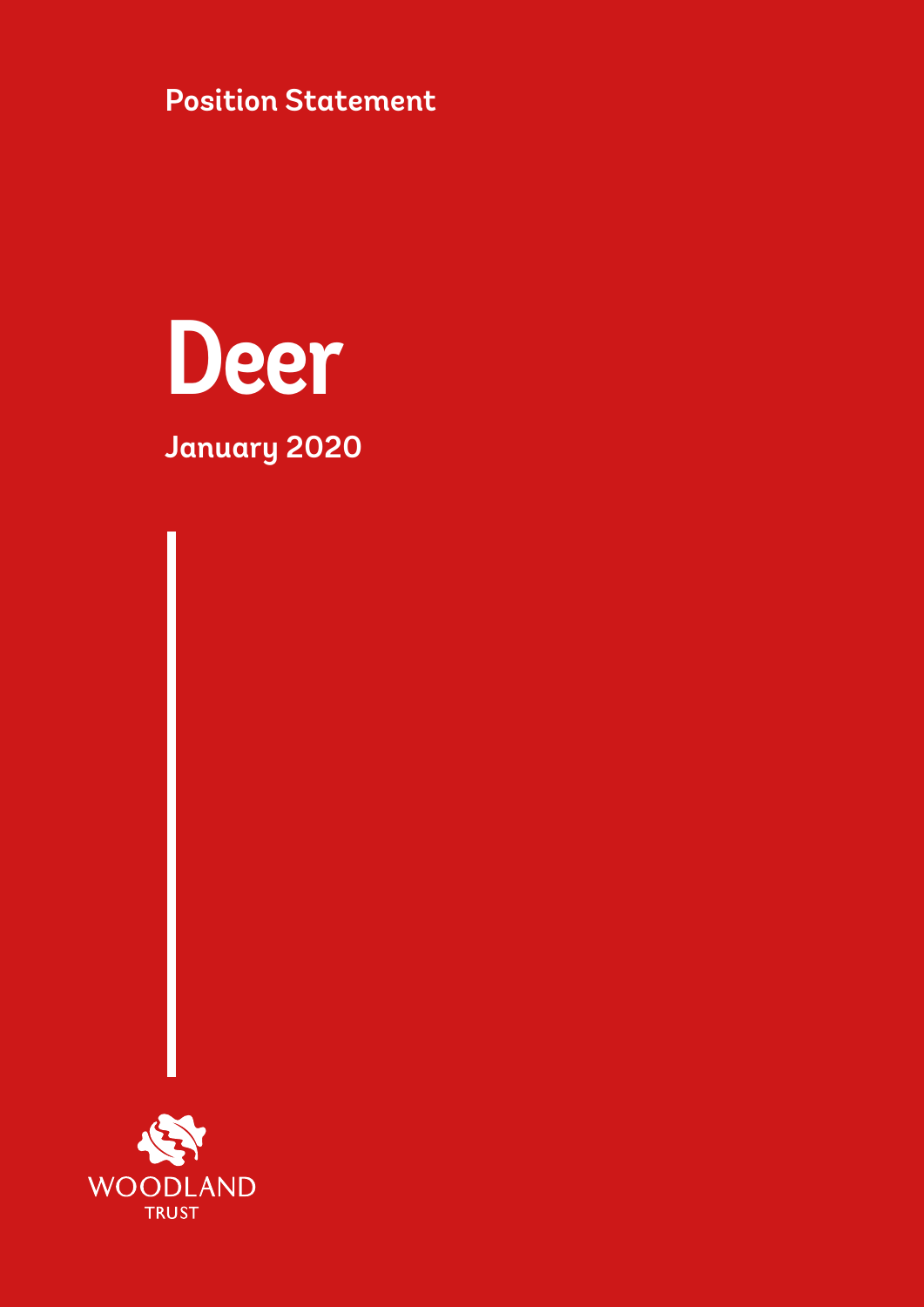# **Position Statement**

# Deer

## **Introduction**

The UK has six species of deer: native red and roe deer; fallow deer - present since at least Norman times; and sika, Reeves muntjac and Chinese water deer - introduced in the past 150 years. The geographic distribution, impact and behaviour vary with each species.

Recent decades have seen a sharp rise in the UK's deer population. Deer no longer have natural predators here, although they do experience losses to disease, weather, and vehicle collisions. Deer numbers have increased dramatically due to expanding woodland cover, better opportunities for food because of changes in agriculture such as more winter cereals, milder winters and improved access to urban green space,

Deer are an important part of the UK's woodland ecology and can have a vital role to play in balanced woodland and wood-pasture ecosystems. However with numbers thought to be higher than at any time in the last 1,000 years, in many parts of the UK they have reached levels where they seriously threaten the habitats that they and other species depend on. Browsing by deer is now a major threat to the health and resilience of woodlands (see box opposite).

High deer populations can increase environmental, economic and social costs to the UK, for example through more road traffic accidents; the spread of Lyme disease in humans; damage to agricultural crops; the need for extensive deer fencing for forestry; damage to ancient and other native woodlands; suppression of natural regeneration of trees and plants and damage to nationally and internationally designated sites.

In mainland Europe, deer fencing is virtually non-existent and most woodland regenerates naturally. In many of these countries deer management is more integrated with other land uses, and is highly regulated, with culls set and monitored by local or national government authorities to ensure the protection of the natural environment.

In the UK, deer numbers are indirectly determined by each landowner through their choice of action – or inaction - to manage deer. Land management in many areas of the UK (particularly in Scotland) includes large private sporting estates with full time professional gamekeepers focused on maintaining deer populations for recreational hunting. Any co-operation between owners for environmental objectives is largely voluntary.

## **The Woodland Trust's view:**

Deer are an important and valuable part of the UK's biodiversity. However, the impact of high deer populations on the successful creation, restoration and protection of native woodland is constraining the UK's ability to combat climate change and improve ecosystem services through woodland expansion, and to improve the resilence of our woodland habitats to for example, tree diseases and pests.

Evidence shows voluntary approaches are not maintaining deer at sustainable levels and that better regulation and incentives focused on cooperative action between landowners could ensure lower and more natural densities of deer. This would benefit deer welfare, the environment and public safety. There would also be significant economic savings from avoided fencing costs, fewer insurance claims from deer vehicle collisions, less damage to valuable crops and habitats, and less need for costly tree planting due to insufficient natural regeneration. Regulated management for deer would also support the UK's climate change targets and tree disease recovery through woodland expansion.

The Woodland Trust believes that management of deer to achieve sustainable and healthy deer populations is most effective when carried out collaboratively at a landscape scale (due to the free-roaming nature of individual and herds of deer). Systematic monitoring of deer impacts, and the development and implementation of management strategies, should also be carried out at a landscape scale wherever possible.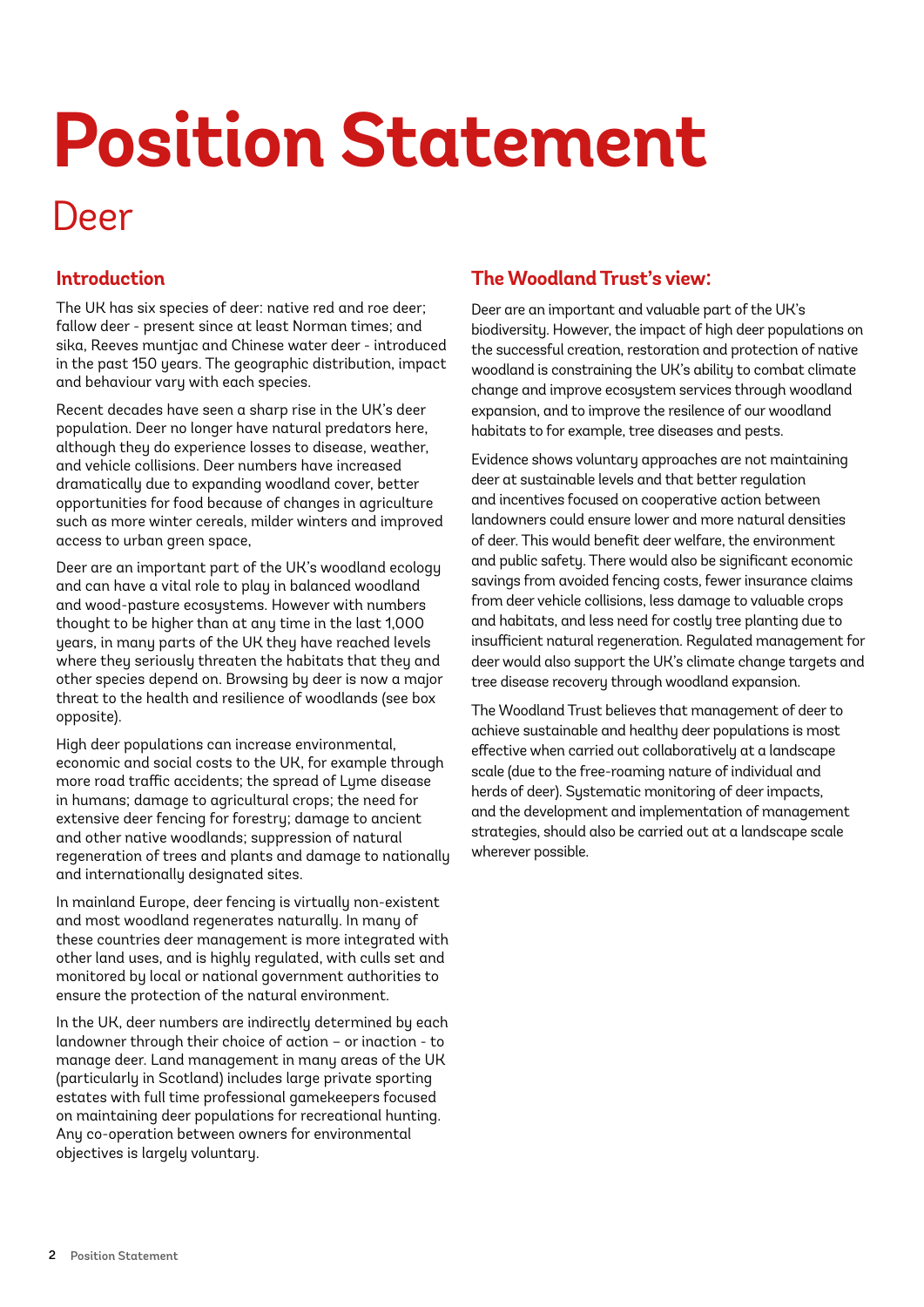#### **Impacts of deer on woodland ecosystems**

**Evidence tells us that high deer numbers are leading to significant negative impacts on the structure and biodiversity of many of our most valued woodlands. Pressure from deer browsing causes declines in characteristic herbaceous plants, birds, invertebrates and mammals like the dormouse because it removes the structural complexity of woodland by limiting the growth of many shrub and tree species, and preventing their regeneration (including coppice regrowth). One extensive study found the reduction in low shrub cover due to deer reduced numbers of willow warbler, garden warbler, song thrush, nightingale, dunnock and bullfinch.** 

#### **The Trust will:**

- Participate actively in national forums and initiatives seeking appropriate deer management;
- Support landscape scale co-operation between land managers through our outreach work, to achieve a landscape with sustainable deer populations to meet woodland conservation outcomes;
- Support further research on deer and their relationship with woods and their impact on biodiversity and seek to understand deer impacts in relation to other mammals;
- Support and champion development of policy and better regulation across the UK countries to encourage responsible management of deer populations to benefit both environmental conservation and deer welfare;
- Communicate with relevant audiences about our approach to deer management for woodland conservation outcomes.

**Woodlands are becoming less diverse in their tree and shrub species composition over time, with deer browsing even influencing the composition of the canopy layer. In addition, tougher species like grasses and sedges are being favoured over more delicate woodland flowers.** 

**Of course, some important habitats like wood-pasture rely on an element of browsing pressure to retain their characteristic features such as open-grown 'parkland' trees, many of which can reach a great age, and for the wealth of biodiversity such as lichens and deadwood invertebrates that they support in their complex structures.** 

#### **On our estate we will:**

- Monitor the impact of deer on our conservation objectives in the context of the surrounding landscape and public safety. This includes:
	- Setting clear objectives e.g. using the Woodland Grazing Toolbox;
	- Site based deer impact assessments and deer density counts;
	- Regular woodland condition assessment;
	- Deer vehicle collision counts; and
	- Taking account of the impacts recorded on neighbours' land and adjacent sites of conservation importance.
- Manage deer populations where evidence suggests this is necessary and feasible to promote positive conservation outcomes such as natural regeneration of trees and shrubs, a diversity of flowering plants and healthy wild deer. This can include fencing or individual tree protection, and/or humane culling of deer to a specific density where monitoring suggests this is necessary.
- Co-operate with neighbours and local deer management groups, participate in wider management schemes where appropriate, and actively help to set up deer management groups where there is a need.
- Use only non-toxic ammunition from the 1 April 2020 as part of a commitment to reduce lead getting into the environment and potentially the human food chain.
- Not permit hunting of deer for sport on our estate.

#### **References**

Bright, P. and Morris, P., T. Mitchell-Jones (2006): *The dormouse conservation handbook.* English Nature. Peterborough.

Diaz A., Hodder K., Winch K., Bone J. and Pinder A. (2019) *National patterns of deer impacts in Great Britain.* BU Global Environmental Solutions (BUG) report (BUG2826) to Woodland Trust. 53 pp.

Fuller, R.J., Gill, R.M.A. (2001). *Ecological impacts of increasing numbers of deer in British woodland.* Forestry, vol. 74, no. 3

BTO report to Defra (2014) *Effects of woodland structure on woodland bird populations with particular reference to woodland management and deer browsing*  EAC (Environment Audit Committee) (2019). *Invasive Species Enquiry,* Parliamentary Copyright, House of Commons 2019

POST (Parliamentary Office of Science and Technology) (2009). *Wild Deer*, Postnote number 325, Downloaded 04/11/19 <https://researchbriefings.parliament.uk/ResearchBriefing/Summary/POST-PN-325>

Scottish Forestry (2019). *Woodland grazing toolbox.* Scottish Forestry, accessed 04/11/19 <https://forestry.gov.scot/woodland-grazing-toolbox>

SNH (Scottish Natural Heritage) (2010). *Condition of Designated Sites.* SNH, accessed 04/11/19

<https://www.nature.scot/sites/default/files/2018-10/Condition%20of%20designated%20sites.pdf>